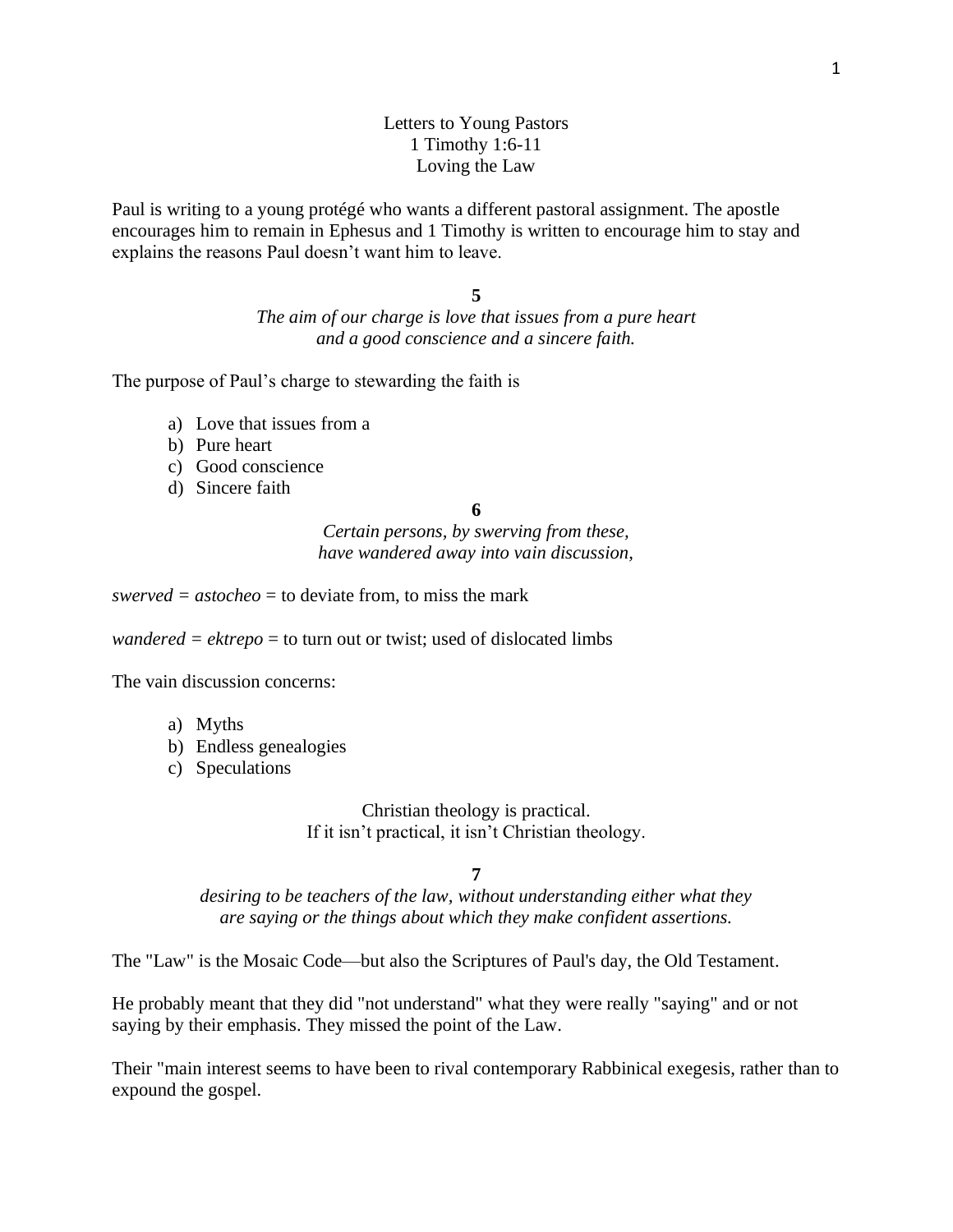The teachers that Paul warned about in Colosse, in Colossians, were promoting serious heresy, but the teachers that he warned about in Ephesus, in 1 Timothy, were majoring in the minors.

We need to stress the true meaning of a passage, rather than drawing out of it something that is not there. Some leaders have used the Bible simply as a springboard to launch off into—and to legitimize—their personal prejudices, convictions, and interests.

Preaching or teaching is only faithful to God when it is consistent with the purpose for which God intended it (vs 8-10).

> **8** *Now we know that the law is good, if one uses it lawfully*

What 'law' is to be used lawfully?

- a) Civil laws national government, behavior and punishments. These are not valid on the church because we are not Israel and are not a national entity.
- b) Ceremonial laws Clean and unclean things and the sacrificial system. These are no longer valid because Jesus is the ultimate priest and final sacrifice.

The writer warned his Hebrew audience – There is no more sacrifice for sins (in the Temple) because Jesus was the ultimate and final sacrifice. If you go back to the Temple, you are "*setting aside"* Jesus and "*trampling underfoot Jesus's blood*." All you can expect, if you reject Jesus and return to the Temple is "*a fearful expectation of judgement and a fury of fire that will consume the adversaries"* because in doing so, you have "*outraged the Spirit of grace*." (10:26- 29).

c) Moral laws – Ten Commandments that reflect God's character

These are the laws that Jesus had in mind when he said, "*Do not think that I have come to abolish the Law or the Prophets; I have not come to abolish them but to fulfill them" (Matt 5:17)*

Jesus "ful-filled" these laws (think about last week's jar being filled with Jesus' righteousness that is given to you.

In spite of Calvary, the Jews continued to work up their own righteousness which is an impossibility. This is why Paul lamented,

*Brothers, my heart's desire and prayer to God for them is that they may be saved. <sup>2</sup> For I bear them witness that they have a zeal for God, but not according to knowledge. <sup>3</sup> For, being ignorant of the righteousness of God, and seeking to establish their own, they did not submit to God's righteousness. <sup>4</sup> For Christ is the end of the law for righteousness to everyone who believes.* (Romans 10:1-4).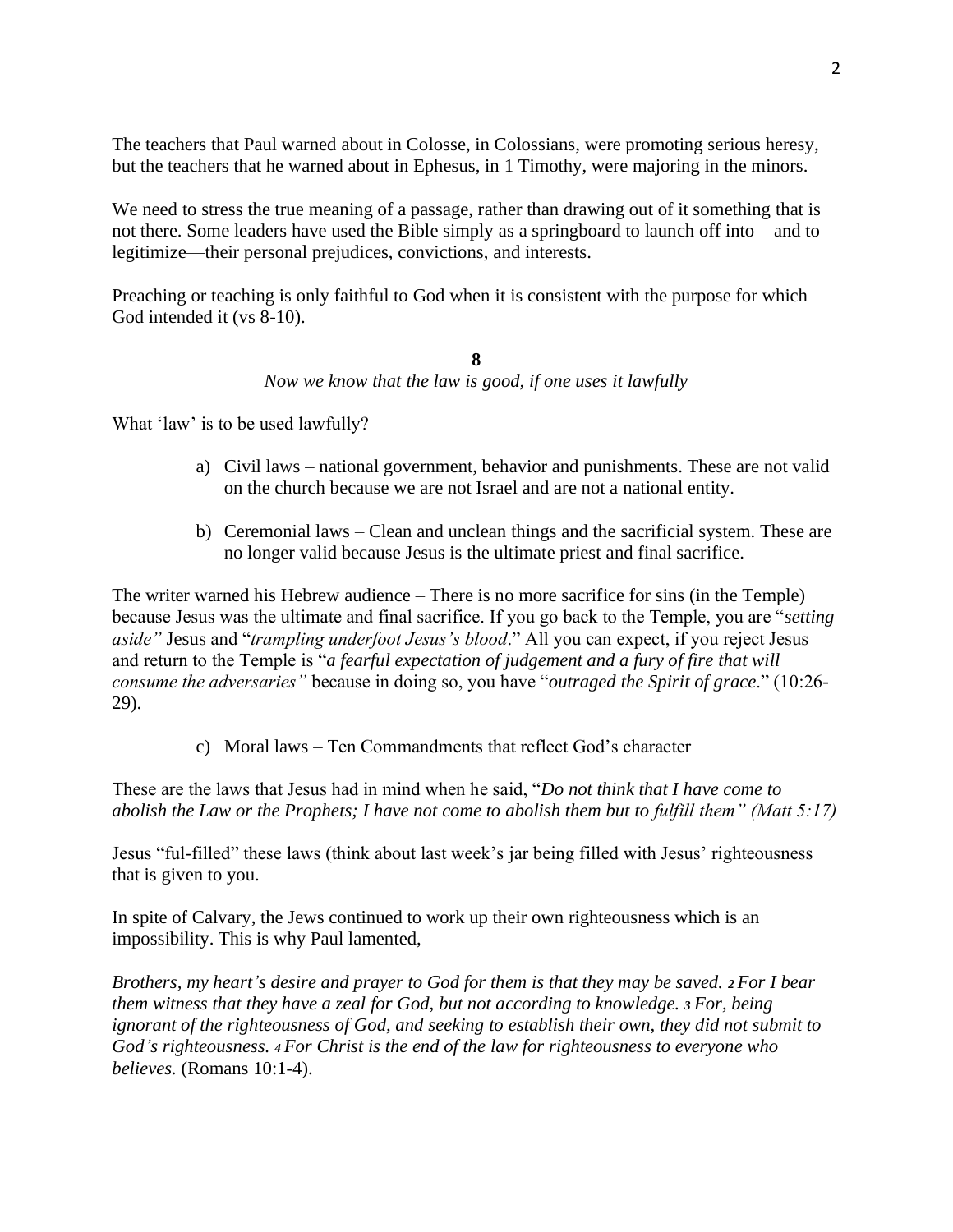At the same time, we have been saved to keep the law as a reflection of God's character. This is what made Israel and makes us a unique people in the world.

Works don't save but salvation works.

Heidelberg Catechism #86 – **Question:** *Since we have been delivered from our misery by grace alone through Christ, without any merit of our own, why must we yet do good works?* **Answer:** *Because Christ, having redeemed us by His blood, also renews us by His Holy Spirit to be His image, so that with our whole life we may show ourselves thankful to God for His benefits, and He may be praised by us. Further, that we ourselves may be assured of our faith by its fruits, and that by our godly walk of life we may win our neighbours for Christ.*

Romans 8:1-4 – *There is therefore now no condemnation for those who are in Christ Jesus. <sup>2</sup> For the law of the Spirit of life has set you free in Christ Jesus from the law of sin and death. <sup>3</sup> For God has done what the law, weakened by the flesh, could not do. By sending his own Son in the likeness of sinful flesh and for sin, he condemned sin in the flesh, <sup>4</sup> in order that the righteous requirement of the law might be fulfilled in us, who walk not according to the flesh but according to the Spirit.*

Why was the law given?

- a) To reveal God's character
- b) To prove our condemnation
- c) To prick out consciences
- d) To point us to Jesus

Romans 3:23-26 - *Now before faith came, we were held captive under the law, imprisoned until the coming faith would be revealed. <sup>24</sup> So then, the law was our guardian until Christ came, in order that we might be justified by faith. <sup>25</sup> But now that faith has come, we are no longer under a guardian, <sup>26</sup> for in Christ Jesus you are all sons of God, through faith.*

Paul's contention in this passage of 1 Timothy is that the law is very practical and should be used for those purposes.

**9a**

*understanding this, that the law is not laid down for the just but for the lawless and disobedient, for the ungodly and sinners, for the unholy and profane,* 

When referencing the law here, Paul may have specifically had in mind the Ten Commandments

# Commandments 1-3

a) The disobedient

*You shall have no other gods before Me*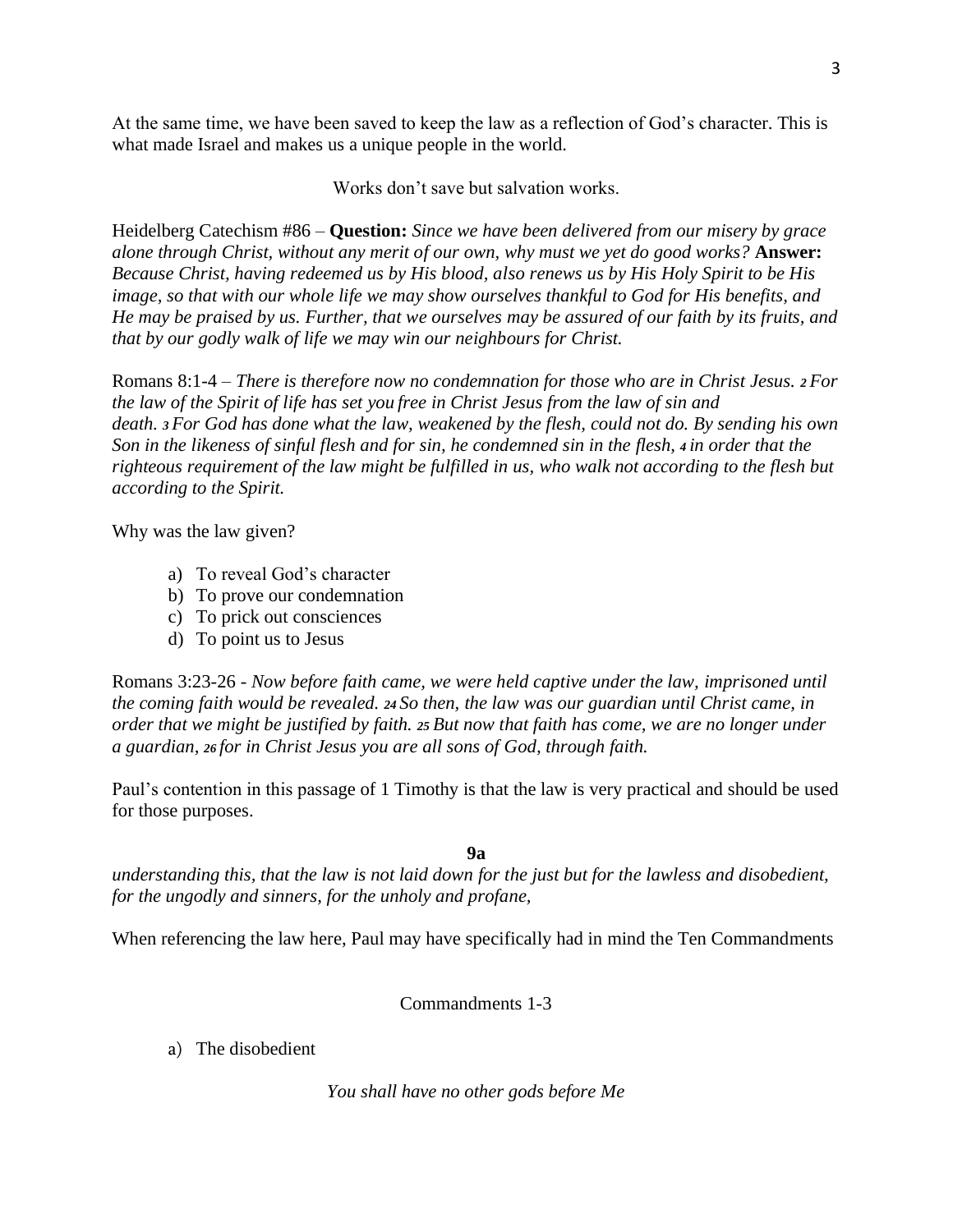- Lawless = people who refuse to recognize God
- Disobedient  $=$  individuals who refuse to obey laws

#### *You shall not make idols*

- b) The irreverent
	- Ungodly
	- Sinners

### *You shall not take the name of the Lord your God in vain*

- c) The impure
	- Unholy
	- Profane

### *9b-10*

*for those who strike their fathers and mothers, for murderers, <sup>10</sup> the sexually immoral, men who practice homosexuality, enslavers, liars, perjurers, and whatever else is contrary to sound doctrine,*

## Commandments 6-10

## *Honor your father and your mother Do not murder*

- d) The violent
	- Parent strikers
	- Murderers

### *You shall not commit adultery*

- e) The immoral
	- Sexually immoral
	- Homosexuality

### *You shall not steal or bear false witness*

- f) The deceitful
	- Enslavers
	- Liars
	- Perjurers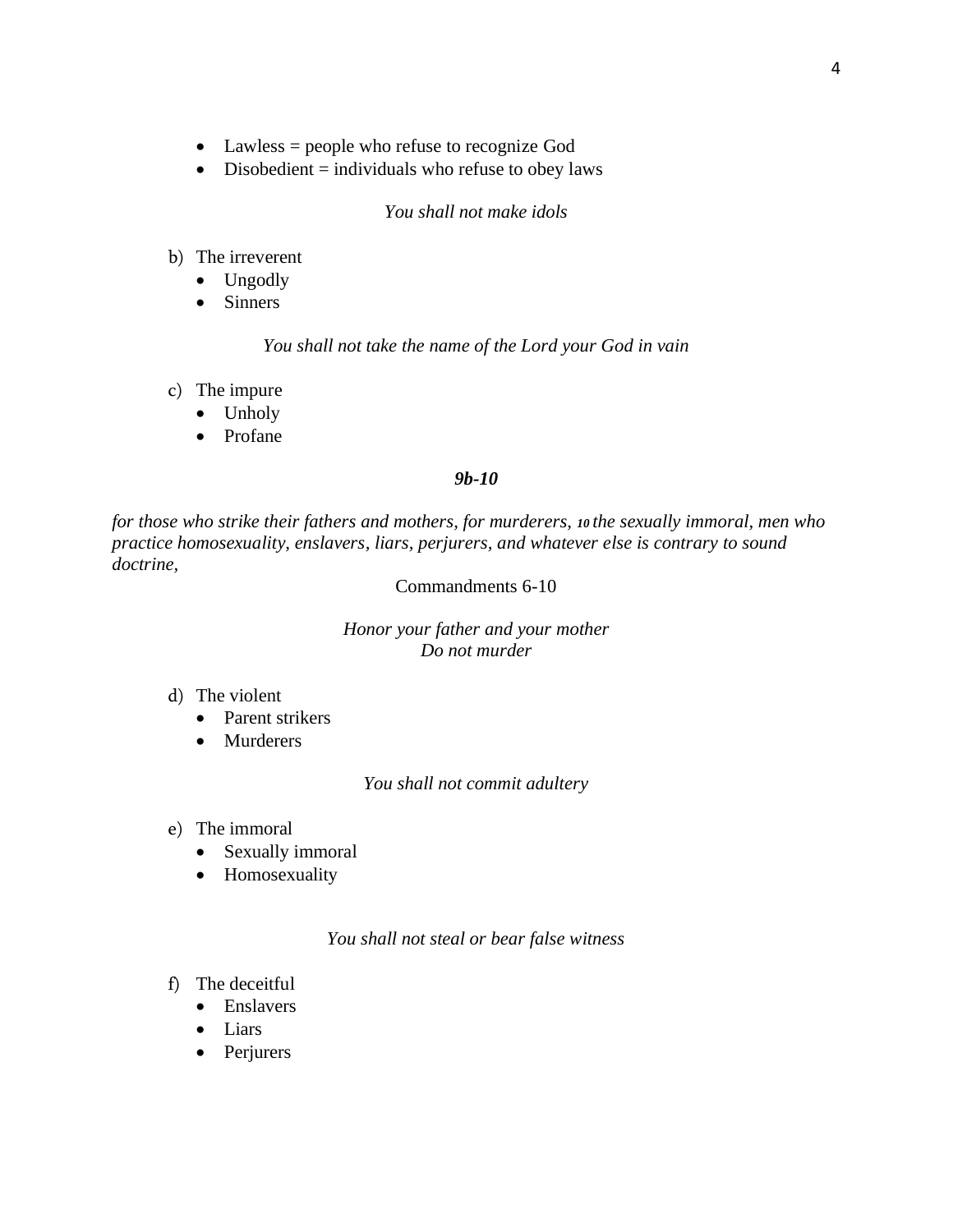**Note:** Paul doesn't refer to the fourth commandment about the Sabbath because it is not part of the moral code.

*Shabbat* is the original Hebrew word for our English word *sabbath*. It comes from the root *Shin-Beit-Tav* and means "to cease, to end, to rest." The word is linked to the seventh day after the six days of creation, and that is how we see it used in the Old Testament.

The Sabbath was given to Israel as a covenant sign, and Israel was commanded to rest on the seventh day. We see elsewhere in the Old Testament that covenants have signs, so that the sign of the Noahic covenant is the rainbow (Gen. 9:8–17) and the sign of the Abrahamic covenant is circumcision (Gen. 17).

Shabbat is the most important holy day on the Jewish calendar, though it is kept every week by observant Jews and some others, and not just once a year. God put great emphasis on the Sabbath, as it is referenced in Scripture numerous times, such as in Exodus 20:8–9—"Remember the sabbath day, to keep it holy. Six days you shall labor and do all your work" (see also Exodus 23:12 and Leviticus 26:2). Shabbat was so important that God imposed the death penalty on those who refused to observe it (Exodus 31:15).

Two themes govern Shabbat: to remember and to observe. It is a commemoration of God's sixday creation of the universe (Exodus 20:8–11) and of being led out of Egyptian captivity (Deuteronomy 5:15). So, the Jewish observer also remembers that rest comes with following God.

Why was God so serious about the Sabbath?

God weekly reminded Israel to rest in him and that they could trust him by ceasing to work. The same principle exists in the manna God provided and in letting the land rest every 70th year.

1 - Jesus fulfilled the year of Jubilee (Leviticus 25)

Luke 4:16-21 - *And he came to Nazareth, where he had been brought up. And as was his custom, he went to the synagogue on the Sabbath day, and he stood up to read. <sup>17</sup> And the scroll of the prophet Isaiah was given to him. He unrolled the scroll and found the place where it was written, <sup>18</sup> "The Spirit of the Lord is upon me, because he has anointed me to proclaim good news to the poor. He has sent me to proclaim liberty to the captives and recovering of sight to the blind, to set at liberty those who are oppressed, <sup>19</sup> to proclaim the year of the Lord's favor."*

2 - The one day of rest points to resting in one man –

Hebrews 4:9-11 - *So then, there remains a Sabbath rest for the people of God, <sup>10</sup> for whoever has entered God's rest has also rested from his works as God did from his. Let us therefore strive to enter that rest, so that no one may fall by the same sort of disobedience.*

Matthew 12:8 - *For the Son of Man is lord of the Sabbath.*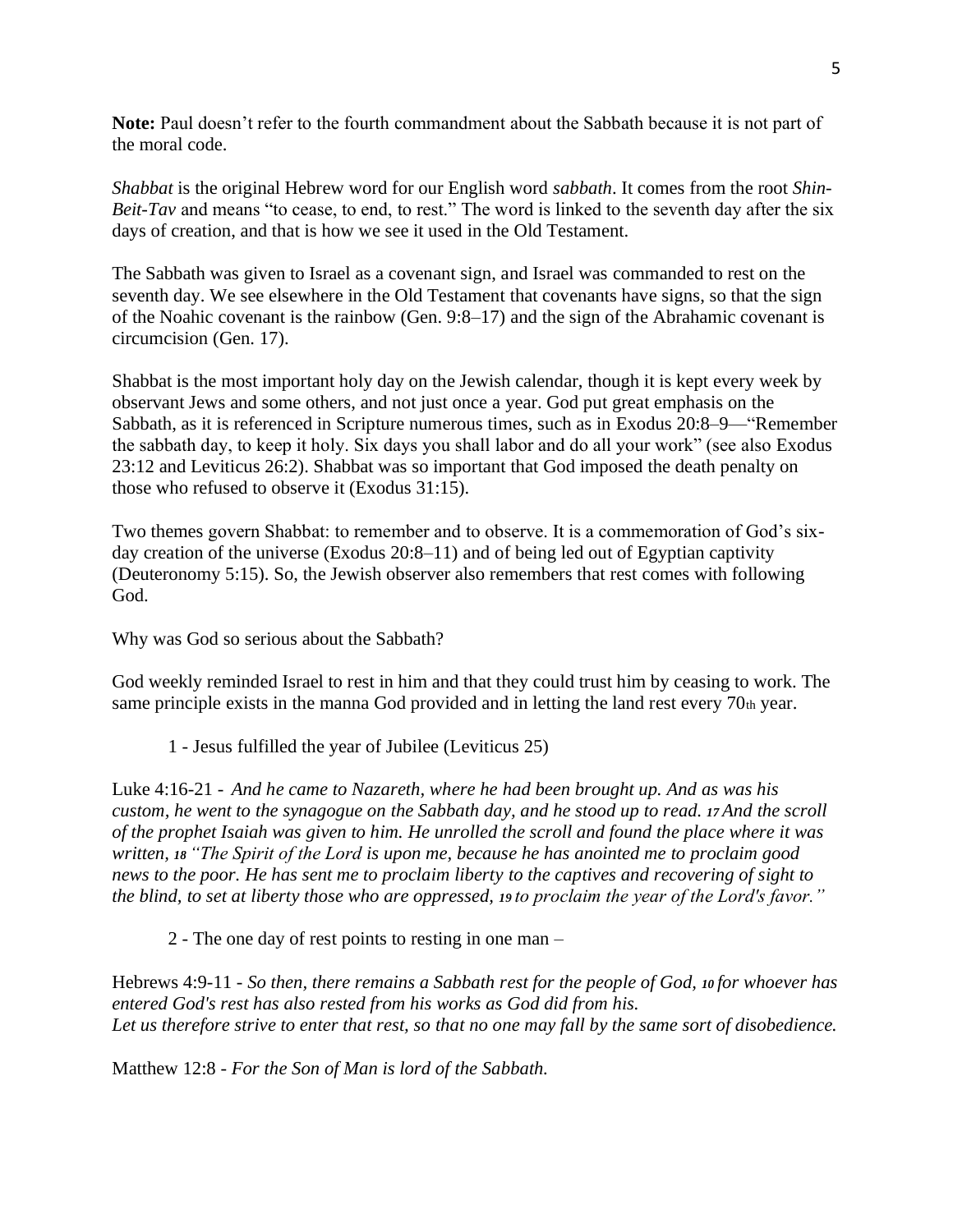3 – The Sabbath is all about rest and was not intended to be a burden

Mark 2:27 - *the Sabbath was made for man, not man for the Sabbath*

4 – We are not to judge each other according to days

Romans 14:5-6 - *One person esteems one day as better than another, while another esteems all days alike. Each one should be fully convinced in his own mind. <sup>6</sup> The one who observes the day, observes it in honor of the Lord.*

Colossians 2:16-17 - *Therefore do not let anyone judge you by what you eat or drink, or with regard to a religious festival, a New Moon celebration or a Sabbath day. These are a shadow of the things that were to come; the reality, however, is found in Christ"*

5 - Traditionally, Christians have held their primary corporate worship services on Sundays, the first day of the week

Acts 20:7 - *On the first day of the week, when we were gathered together to break bread, Paul talked with them, intending to depart on the next day, and he prolonged his speech until midnight*

1 Corinthians 16:2 - *Now concerning the collection for the saints: as I directed the churches of Galatia, so you also are to do. <sup>2</sup> On the first day of every week, each of you is to put something aside and store it up, as he may prosper, so that there will be no collecting when I come.*

6 – The church met in celebration of Christ's resurrection, which occurred on a Sunday (Matthew 28:1; Mark 16:2; Luke 24:1; John 20:1).

Revelation 1:10 *– I was in the Spirit on the Lord's day, and I heard behind me a loud voice like a trumpet*

7 – Jesus intentionally healed / worked on the Sabbath

John 5:1-18 – **T**

8 – The Sabbath is a covenant sign of the Mosaic covenant. Christians are not under the Mosaic covenant

Romans 10:4 - *For Christ is the end of the law for righteousness to everyone who believes.*

8 – Sunday best represents what Christ has done

- Israel worked 6 days and rested
- Christians rest and work 6 days

We work out of rest and not into it. We work out of salvation and not into it.